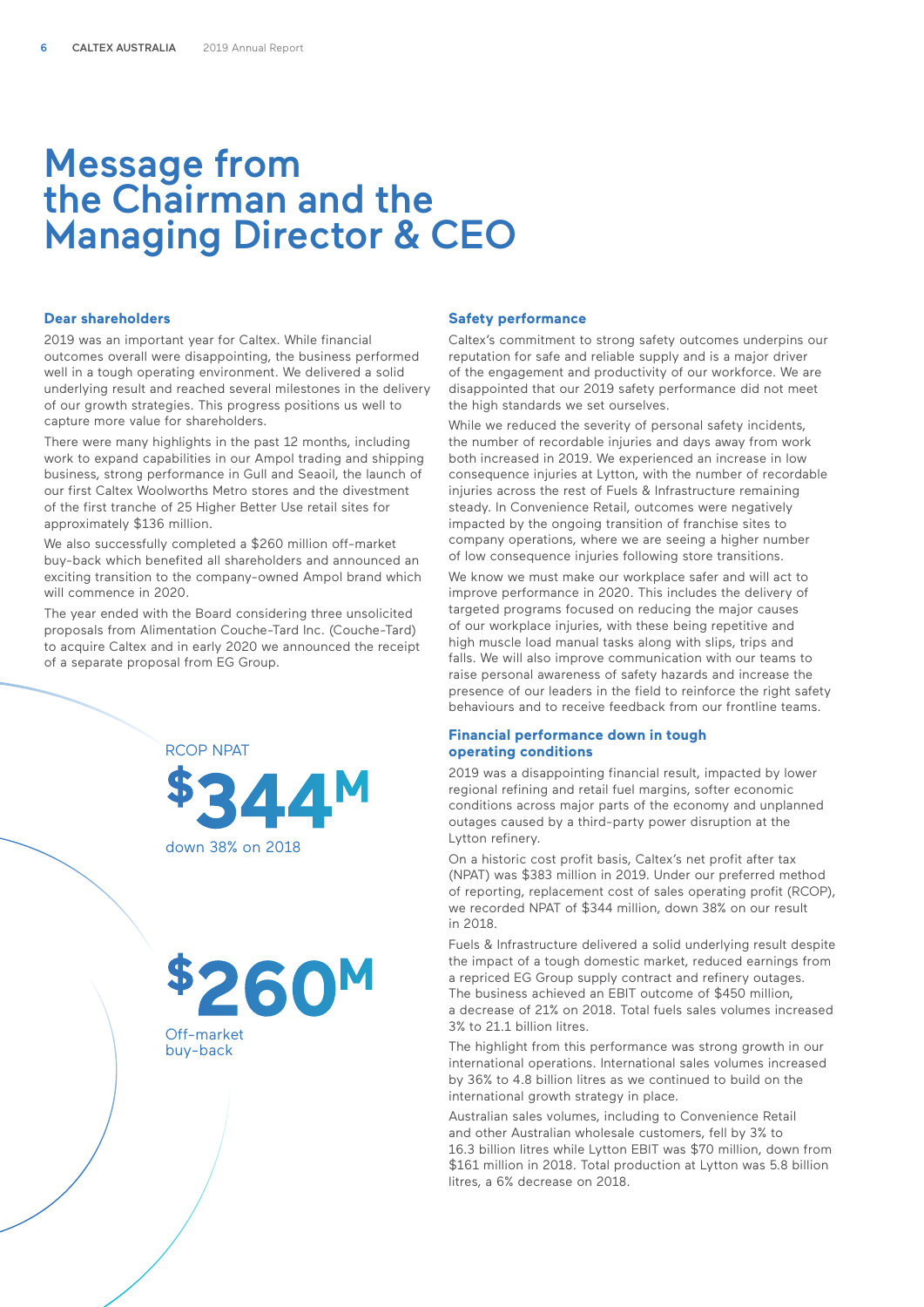

Our Convenience Retail business delivered an EBIT result of \$201 million, approximately 35% lower than the outcomes achieved in 2018. Total Convenience Retail fuels sales volumes were 4.8 billion litres, which is 2.2% less than the 4.9 billion litres of fuels sales in 2018.

Despite the decline, retail fuel margins strengthened in the second half as we renewed focus on our retail fuel offer. Caltex also made market share and premium fuel share gains. We also delivered improved shop earnings, which was a highlight.

We also continued the transition of franchise sites to company operations, a key enabler of our Convenience Retail growth strategy. A total of 112 franchise sites were transitioned to company operation in 2019, bringing the number of company-operated sites to 631, with >99% of the network to be company operated by the end of 2020.

#### **Continued focus on capital discipline**

In 2019, we responded to the tough economic environment and launched new initiatives to deliver improved returns for shareholders. In August, we announced a cost-out program to deliver \$100 million of sustainable savings to our business, and in 2019 we delivered \$60 million of this program.

We also announced the divestment of around 50 retail sites deemed to have a higher value through alternative use, with the first tranche of 25 sites being sold for approximately \$136 million. In November, we also announced a proposed IPO of up to 49% interest in approximately 250 of our core freehold retail sites, aimed at unlocking value in our business and improving shareholder returns.

These initiatives demonstrate our strong focus on cost and capital discipline to deliver a sustainable uplift in returns for shareholders.

## **Building on our strong foundations for growth**

We have continued to build on the strong foundations we have in place for the next stage of growth across Caltex. This included the delivery of a significant number of important strategic initiatives in 2019 which, despite a tough operating environment over the last year, are beginning to have a positive impact.

Our Ampol Singapore trading and shipping business was established in 2013 and since this time we have continued to evolve our international operations from a single market supply function to a long-term growth engine that has delivered increased volumes, capabilities and geographies.

In 2019, we continued to build on this work with the announcement that we will establish a new Ampol trading and shipping office in Houston, USA and launch our first international storage position in South East Asia.

The Houston office opened in January 2020 and will work in combination with our existing team in Singapore to enable Caltex to benefit from sourcing improvements and to investigate new international markets. The international storage pilot in South East Asia will provide new opportunities for us to capture value across the supply chain.

The extension of operations and capabilities creates a blueprint for further expansion into new locations, products and services to deliver further growth for shareholders. We see a pipeline of international growth opportunities for Fuels & Infrastructure that has the potential to deliver \$70 million in earnings uplift by 2024.